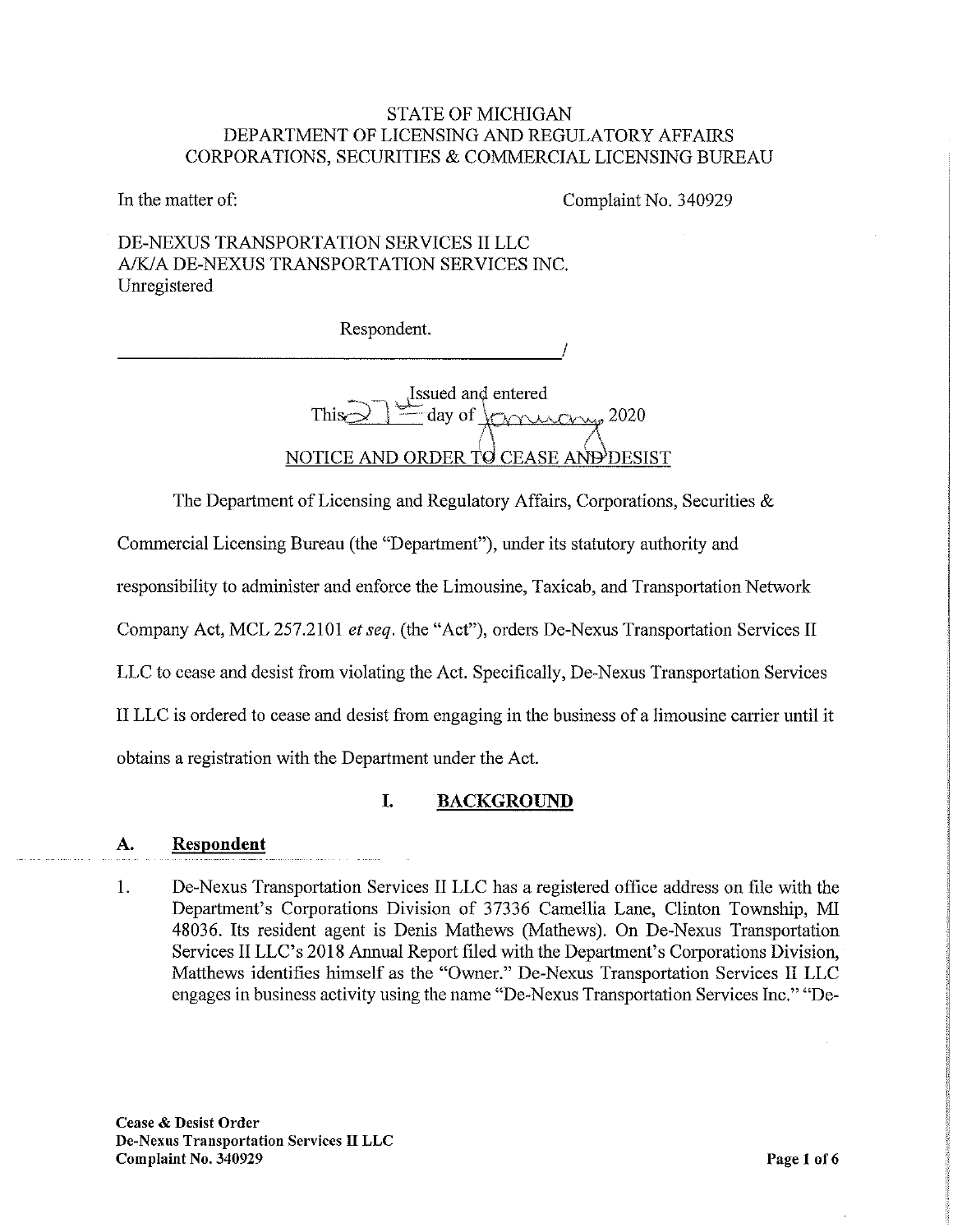Nexus Transportation Services Inc." is not registered as an assumed name of De-Nexus Transportation Services II LLC with the Department's Corporations Division.'

# B. Findings of Fact

- 2. The Act became effective on March 21, 2017.
- 3. Neither De-Nexus Transportation Services II LLC nor "De-Nexus Transportation Services Inc." have ever been registered with the Department under the Act. Attached as Exhibit 1 are certificates of registration status.
- 4. On or about July 16, 2019, M.M. filed a statement of complaint with the Department alleging that an entity named "De-Nexus Transportation Services" was engaging in activity regulated under the Act without being registered with the Department. Specifically, the statement of complaint alleged that this entity was engaging in activity regulated under the Act when one of its vehicles was involved in an accident. A copy of the statement of complaint is attached as Exhibit 2.
- 5. An internet search for "De-Nexus Transportation Services" and found information on multiple websites identifying an entity named "De-nexus Transportation Services Inc." as providing non-emergency medical transportation in Michigan. The websites stated that the address for "De-nexus Transportation Services Inc." was 37336 Camellia Lane, Clinton Township, MI 48036 and that its owner was Denis Mathews. Copies of printouts from the Department's internet search are attached as Exhibit 3.
- 6. A search of the Department's Corporations Division's online database and found the entity De-Nexus Transportation Services II LLC with a registered office address of 37336 Camellia Lane, Clinton Township, MI 48036. The records found on the Corporations Division's online database for De-Nexus Transportation Services II LLC also show that its resident agent and owner is Denis Mathews and that the purpose of the company is "nonemergency medical transportation services." Certified copies of De-Nexus Transportation Services II LLC's filings with the Corporations Division are attached as Exhibit 4.
- 7. On August 23, 2019, De-Nexus Transportation Services II LLC, did not deny that it was engaging in the business of providing non-emergency medical transportation but did deny that it was engaging in such activity at the time of the motor vehicle accident referenced in M.M.'s statement of complaint. A copy of the response is attached as Exhibit 5.
- 8. To date, the Department has not received an application from De-Nexus Transportation Services II LLC or "De-nexus Transportation Services Inc.," under the Act.

# II. RELEVANT STATUTORY PROVISIONS

<sup>&</sup>lt;sup>1</sup> The Department's Corporations Division also has record of a separate legal entity named "De-Nexus Transportation Services Inc." This entity was incorporated on April 18, 2014 and dissolved on July 15, 2017.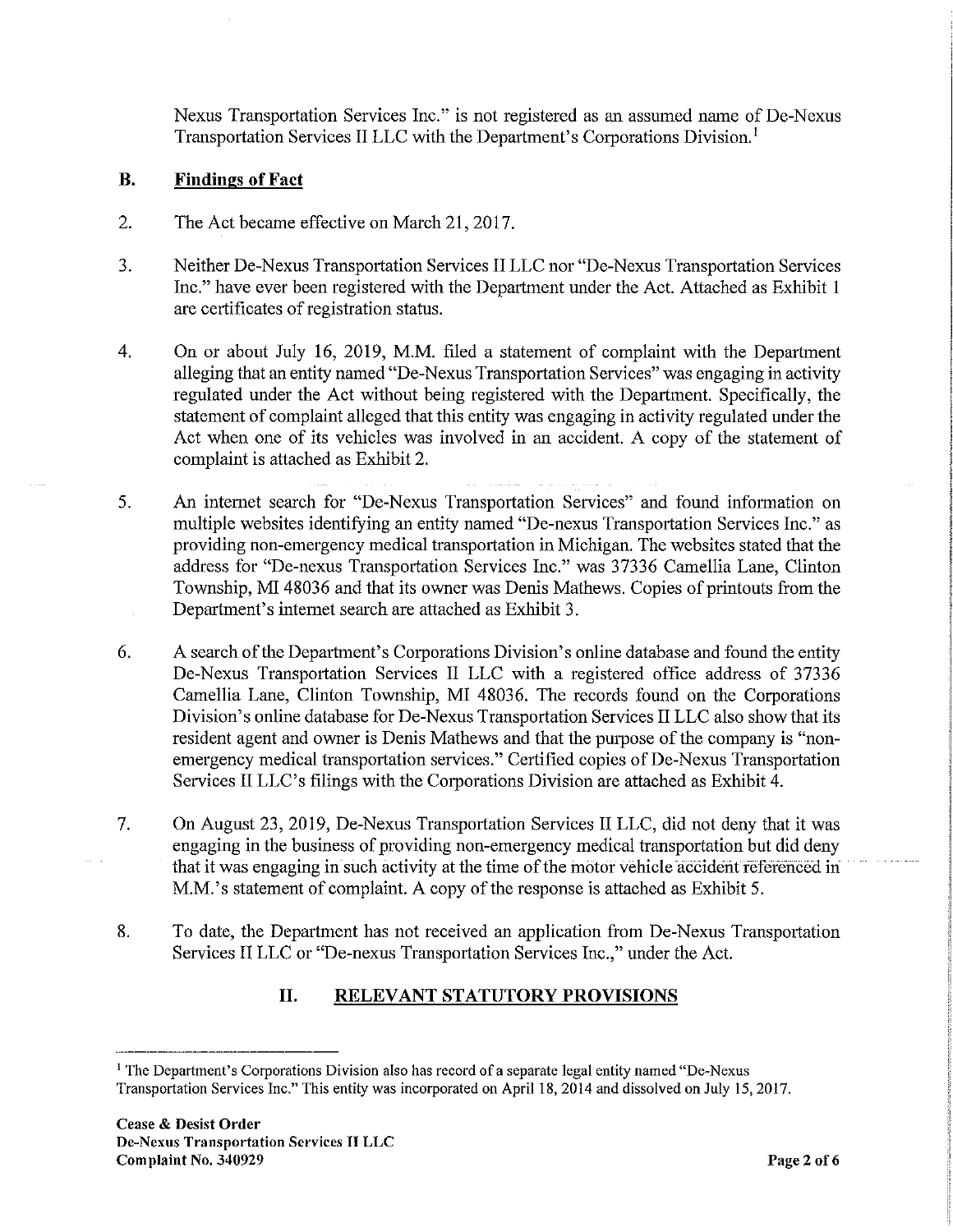9. MCL 257.2102 provides the following definitions as used in the Act:

(d) "Limousine" means a self-propelled motor vehicle used in the carrying of passengers and the baggage of passengers for hire with a seating capacity of 8 passengers or fewer, including the driver. Limousine does not include a commercial vehicle. . . .

(e) "Limousine carrier" means a person who, either directly or through any device, dispatch system, or arrangement, holds himself or herself out to the public as willing to transport passengers for hire by limousine.

- 10. MCL 257.2104(1) provides that a "limousine carrier . . . shall not operate in this state without first having registered with the department under this act."
- 11. MCL 257.2149 provides the following:

(1) A limousine carrier, taxicab carrier, or transportation network company, or an officer or agent of a limousine carrier, taxicab carrier, or transportation network company who requires or knowingly permits a driver to drive or operate a  $\label{eq:1} \lim_{n\to\infty}\frac{1}{n}\left(1-\frac{1}{n}\right) \leq \frac{1}{n}$ limousine, taxicab, or personal vehicle in violation of this act, or a rule promulgated under this act, is guilty of a misdemeanor punishable by a fine of not more that \$1,000.00 per violation or imprisonment for not more than 90 days, or both.

(2) In addition to the fine authorized by this section, the department may assess a fine against a person who violates this act that covers the actual cost to the department of the investigation and enforcement of the violation, including attorney fees.

(3) A proceeding held under this act shall be held under chapter 4 of the administrative procedures act of 1969 [MCL 24.271 et seq.]  $\dots$ 

12. MCL 257.2151 provides the following:

All of the following apply to a person that violates this act or rules or an order promulgated or issued under this act:

(a) The person is subject to denial of a registration or renewal of a registration.

(b) The attorney general or the proper prosecuting attorney may institute appropriate criminal proceedings under this Act against the person with or without a reference from the department.

(c) The department or any other person, to enforce compliance with this act, may bring an action in a circuit court in any county in which the limousine carrier, taxicab carrier, or transportation network company has solicited or sold its services, whether or not that person purchased or used the limousine carrier's, taxicab carrier's, or transportation network company's services or is personally aggrieved by a violation of this act. The court may award damages, issue equitable orders in accordance with the Michigan court rules to restrain conduct in violation of this act, and award reasonable attorney fees and costs to a prevailing party.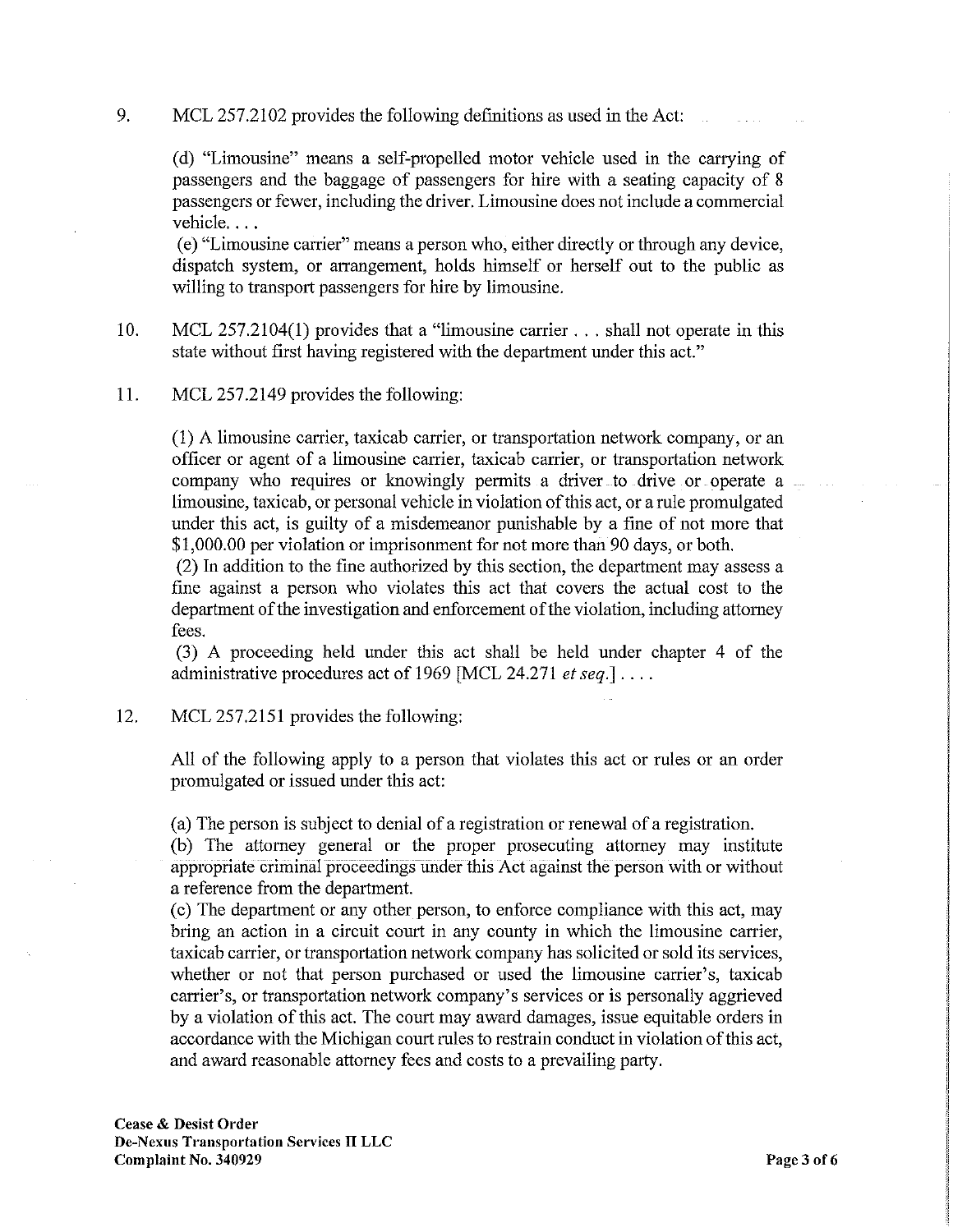13. MCL 257.2153 provides the following:

(1) The director of the department or his or her designee may order a limousine carrier, taxicab carrier, or transportation network company to cease and desist from a violation of this act, a rule promulgated under this act, or an order issued under this act.

(2) A limousine carrier, taxicab carrier, or transportation network company that receives an order to cease and desist described in subsection (1) may request a hearing before the department if the limousine carrier, taxicab carrier, or transportation network company files a written request for a hearing no later than 30 days after the effective date of the cease and desist order.

(3) If a limousine carrier, taxicab carrier, or transportation network company violates an order to cease and desist issued under subsection (1), the attorney general may apply to a court of competent jurisdiction to restrain and enjoin, either temporarily or permanently, that limousine carrier, taxicab carrier, or transportation network company from further violating the order to cease and desist.

#### III. CONCLUSIONS OF LAW

14. De-Nexus Transportation Services II LLC, a/k/a De-Nexus Transportation Services Inc., engaged in activity regulated by the Act by providing transportation services by limousine to passengers for hire and for a fee without first registering with the Department under the Act, contrary to MCL 257.2104(1).

# IV. ORDER

IT IS THEREFORE ORDERED, under MCL 257.2153(1), that:

- A. De-Nexus Transportation Services II LLC a/k/a De-Nexus Transportation Services Inc., must immediately CEASE AND DESIST from further violating the Act, as set forth above, by ceasing to hold itself out to the public as willing to transport passengers for hire by limousine in this state until it obtains a certificate of registration from the Department under the Act.
- B. The Department, under MCL 257.2149(2), intends to recoup the costs of its investigation and enforcement of this matter by way of a FINE of \$251.55 against Respondent, plus any additional costs incurred by the Department after the issuance of this Order, if any, payable within 60 days of the date that this order becomes final.
- C. This CEASE AND DESIST ORDER IS IMMEDIATELY EFFECTIVE.
- D. Under MCL 257.2149(1), a limousine carrier or taxicab carrier who requires or knowingly permits a driver to drive or operate a limousine or taxicab in violation of the Act is guilty of a misdemeanor punishable by a fine of not more than \$1,000.00 per violation or imprisonment for not more than 90 days, or both. ACCORDINGLY, FAILURE TO COMPLY WITH THIS ORDER MAY SUBJECT RESPONDENT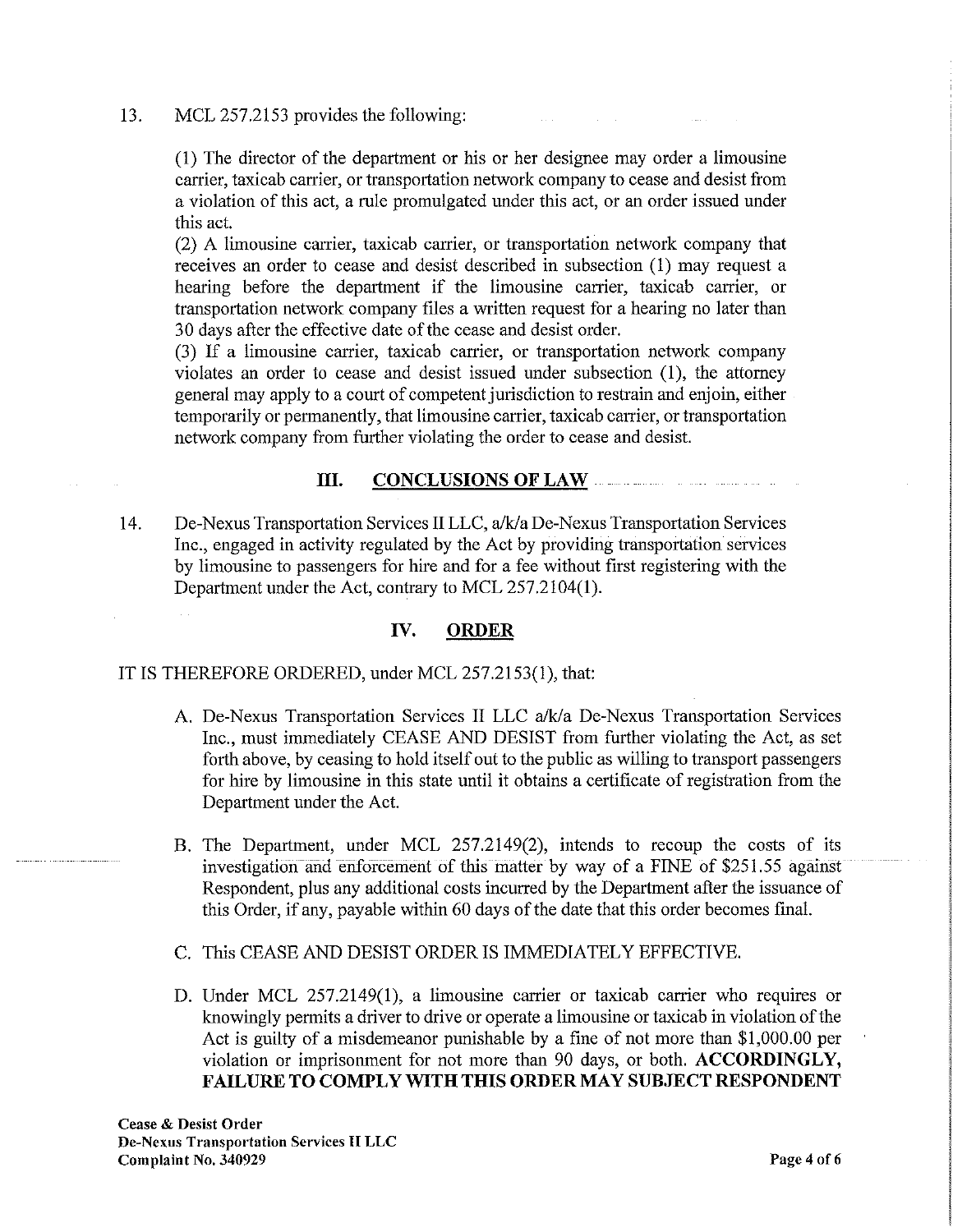# TO THESE ADDITIONAL CRIMINAL SANCTIONS, FINES, AND/OR PENALTIES.

- E. Under MCL 257.2151(c), the Department may bring an action in a circuit court in which Respondent solicited or sold its services to enforce compliance with the Act. The court may award damages, issue equitable orders to restrain violations of the Act, and award reasonable attorney fees and costs to a prevailing party. The Department retains the right to pursue a civil action against Respondent under MCL 257.2151(c) if it determines that such action is in the public interest.
- F. Under MCL 257.2153(3), if Respondent violates this Cease and Desist Order, the attorney general may apply to a court of competent jurisdiction to restrain and enjoin Respondent from further violating this Cease and Desist Order.

# V. NOTICE OF OPPORTUNITY FOR HEARING

Respondent has thirty (30) days beginning with the first day after the date of service of this NOTICE AND ORDER TO CEASE AND DESIST to submit a written request to the Department asking that this matter be scheduled for a hearing. If the Department receives a written request in a timely manner, the Department will schedule a hearing. The written request for a hearing must be addressed to:

> Corporations, Securities & Commercial Licensing Bureau Regulatory Compliance Division P.O. Box 30018 Lansing, MI 48909

# VI. ORDER FINAL ABSENT HEARING REQUEST

A. Respondent's failure to submit a written request for a hearing to the Department within 30 days after the service date of this NOTICE AND ORDER TO CEASE AND DESIST shall result in this order becoming a FINAL ORDER by operation of law. The FINAL ORDER includes imposition of the fine described in section IV.B. The fine is due to the department within 60 days after the date this order becomes final:

> \$251.55 fine — imposed against De-Nexus Transportation Services II LLC, under MCL 257.2149(2).

B. The FINE must be made payable to the STATE OF MICHIGAN, by cashier's check or money order with Complaint No. 340929 clearly indicated on the check or money order, and mailed to the following address:

> Corporations, Securities & Commercial Licensing Bureau Final Order Monitoring — Securities & Audit Division P.O. Box 30018 Lansing, MI 48909